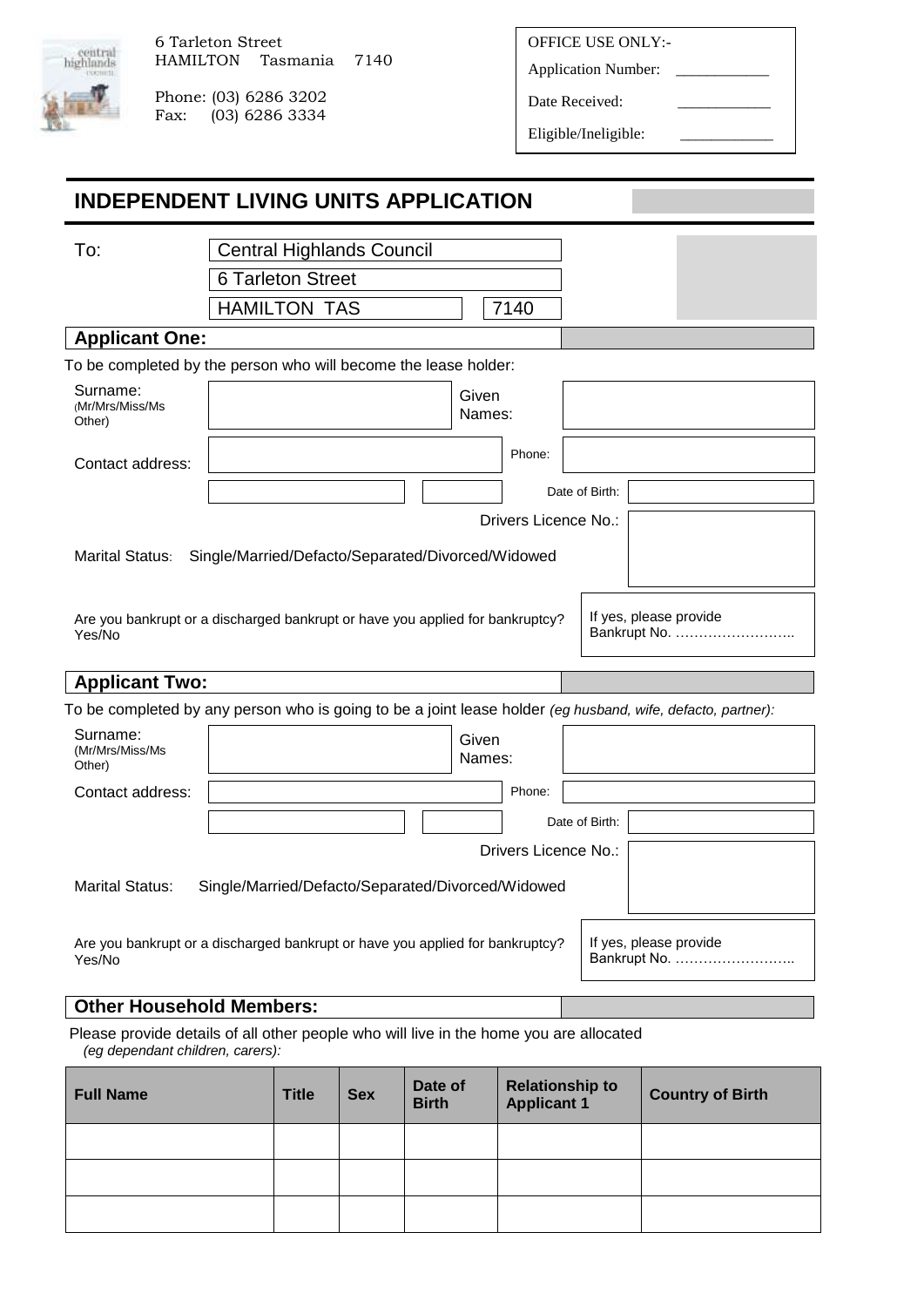#### **Income:**

 Please show all current income sources received by yourself and other household members *(eg type of pension including overseas, benefit, austudy, superannuation, maintenance, interest).* 

| <b>Person</b> | <b>Income Source</b> | <b>Gross Fortnightly Income</b> |
|---------------|----------------------|---------------------------------|
|               |                      |                                 |
|               |                      |                                 |
|               |                      |                                 |

## **Financial Assets:**

 Please show total value of your and other household members current and pending financial assets *(eg cash, savings, shares, investments, lump sum payments, rollovers, assets of a business).* 

| <b>Person</b> | <b>Source of Financial Asset</b> | <b>Asset Value</b> |
|---------------|----------------------------------|--------------------|
|               |                                  |                    |
|               |                                  |                    |
|               |                                  |                    |

# **Property/Land:**

Please show details of land and/or residential premises currently owned or being purchased in Australia or Overseas by yourself and other household members?

| <b>Person</b> | <b>Address</b> | <b>Value</b> | <b>Mortgage</b> |
|---------------|----------------|--------------|-----------------|
|               |                |              |                 |
|               |                |              |                 |

Do you, or anyone living with you, have a disability? Yes/No. If Yes, who: \_\_

# **Declaration**

**I / We state that the information provided in this application is true and correct in every detail and acknowledge that providing false information would be grounds to cancel the application or end any tenancy arising from it.**

| <b>Applicant 1</b> | <b>Applicant 2</b> |  |
|--------------------|--------------------|--|
|                    |                    |  |
|                    |                    |  |
| <b>Witness</b>     | Date               |  |
|                    |                    |  |
|                    |                    |  |